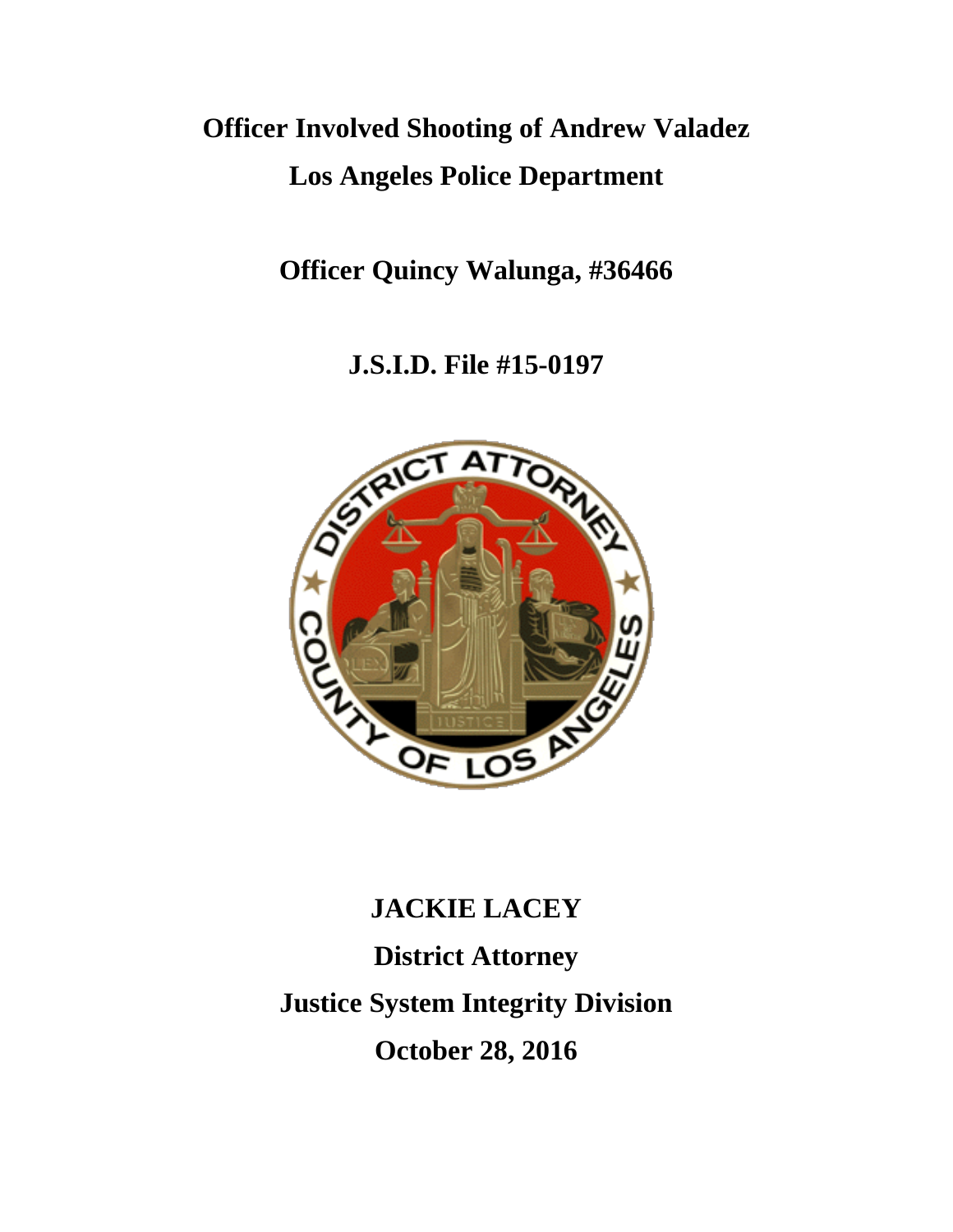# **MEMORANDUM**

| TO:             | <b>COMMANDER ROBERT A. LOPEZ</b>                          |
|-----------------|-----------------------------------------------------------|
|                 | Los Angeles Police Department                             |
|                 | Force Investigation Division                              |
|                 | 100 W. First Street, Suite 431                            |
|                 | Los Angeles, California 90012                             |
| FROM:           | <b>JUSTICE SYSTEM INTEGRITY DIVISION</b>                  |
|                 | Los Angeles County District Attorney's Office             |
| <b>SUBJECT:</b> | <b>Officer Involved Shooting of Andrew George Valadez</b> |
|                 | J.S.I.D. File #15-0197                                    |
|                 | L.A.P.D. File #F032-15                                    |
| DATE:           | October 28, 2016                                          |

The Justice System Integrity Division (JSID) of the Los Angeles County District Attorney's Office has completed its review of the April 23, 2015, fatal shooting of Andrew Valadez by Los Angeles Police Department (LAPD) Officer Quincy Walunga. We have determined Officer Walunga acted in lawful self-defense and the defense of others.

The following analysis is based upon a series of reports and transcribed interviews prepared by LAPD Force Investigation Division (FID). JSID was notified of this shooting at 7:50 a.m. on April 23, 2015. The District Attorney Response Team responded to the location of the shooting where they received a briefing and "walk-through" of the scene. The compelled statements of Sergeant James Merle, Officers Thomas Bangasser, Christina Caprioli, Scott Goodwin, Juan Lopez, Erika Sanchez, Miguel Alarcon, Ricardo Hernandez and Quincy Walunga were considered for purposes of this analysis.

## **FACTUAL ANALYSIS**

At approximately 6:45 a.m., on April 23, 2015, Vincent Perez was awakened by a person yelling profanities. He walked onto his balcony and saw a man, later identified as Andrew Valadez, kneeling down and shouting profanities at a dog. Perez asked Valadez what he was screaming about, whereupon, Valadez removed a large black handgun from his waistband and pointed it at Perez<sup>1</sup>

Perez stated that he thought Valadez was on drugs because of the "weird look in his face." Perez threw a glass cup at Valadez but did not hit him. Valadez then pointed the handgun at his own head, lowered his hand holding the firearm to his side and walked away. Perez grabbed a

<sup>&</sup>lt;sup>1</sup> The "handgun" turned out to be a replica firearm. Its physical characteristics, including its size, shape, and color coupled with the manner in which Valadez was holding and pointing it, made it indistinguishable from an actual firearm. For clarity, this object will be referred to as a handgun or firearm.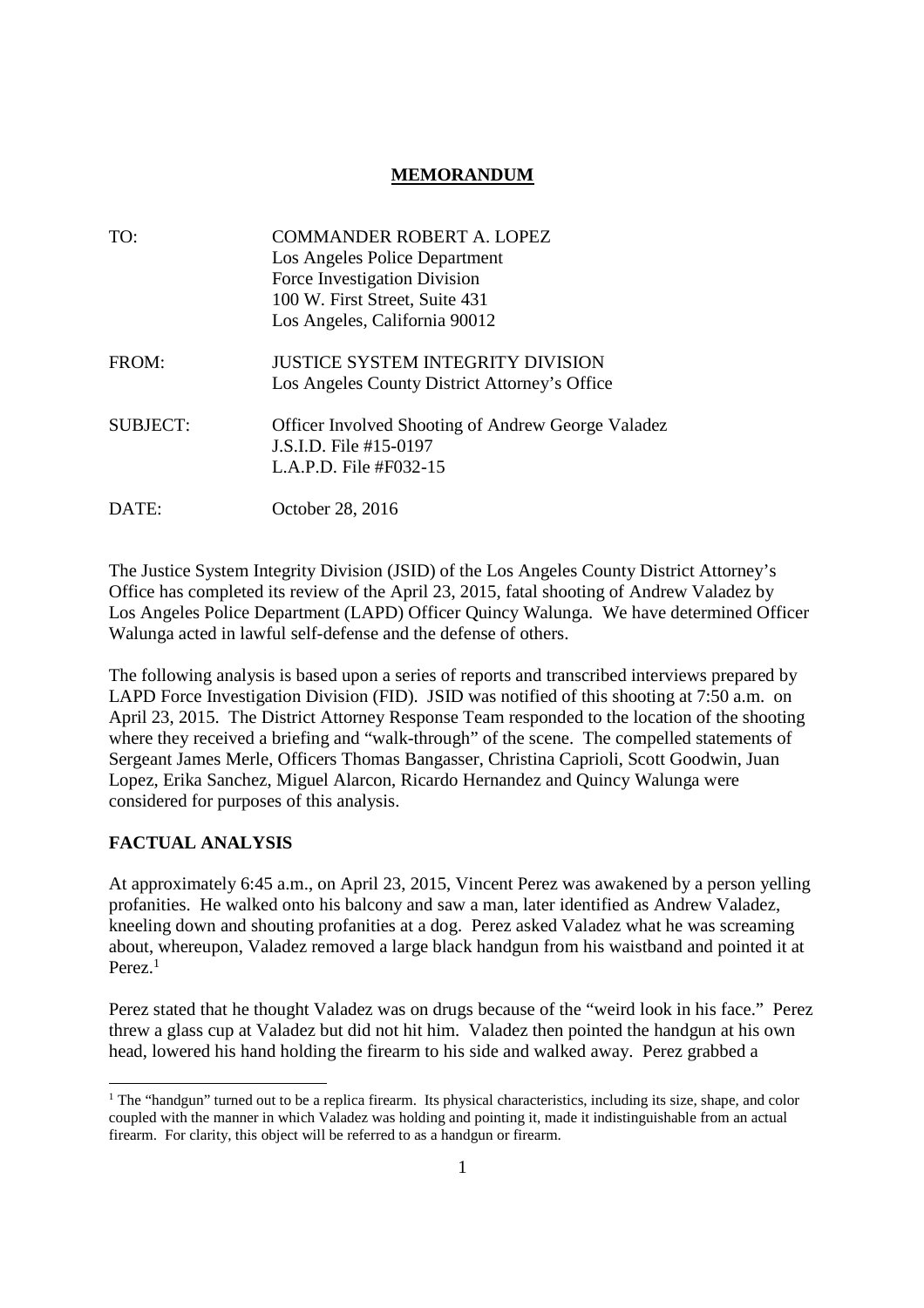baseball bat, exited his residence and followed Valadez. As Valadez walked, he alternated waving the firearm in the air, holding it down by his side and pointing it at his own temple. After following Valadez down Oro Grande Street and onto Paddock Street (approximately .2 of a mile) Valadez called 9-1-1 and reported a man with a gun. Almost simultaneously, two other persons called 9-1-1 and reported a man with a gun.

Valadez walked north on Dronefield Street then turned west onto the south sidewalk of Tyler Street.<sup>2</sup> At the corner of Tyler Street and Borden Avenue, one block west of Dronefield Street, is the Olive View Middle School. The school borders the south sidewalk of Tyler Street. April 23, 2015, was a Thursday, a school day, and shortly before 7:00 a.m. children and teachers were beginning to arrive at school.

Valadez continued west on Tyler Street on the south sidewalk and approached the school. A twelve year-old boy was also walking west on the south sidewalk of Tyler Street in front of Valadez. As Valadez approached the school, an unidentified female driver slowed her car adjacent to the boy and told him to run. The boy turned around and saw Valadez pointing the handgun at him from a few feet away.

The boy ran into the campus and contacted teacher Tay Aston. The boy told Aston that there was a man with a gun. Aston looked toward the street and saw Valadez "very agitatedly walking . . . kind of swinging his arms around wildly. I didn't see him aim the gun at anyone, but he definitely was wildly kind of gesturing with it." Aston heard Valadez state, "I'm going to take myself out of this fucking world." Aston and the boy ran from Valadez to the school office. Aston directed the office manager to place the school on lockdown and call the police.

Valadez continued west on Tyler Street approaching Glenoaks Boulevard as the first LAPD police cars began to arrive. Officers Thomas Bangasser and Christina Caprioli drove west on Tyler Street, past the middle school and saw Valadez walking on the sidewalk waving the firearm in the air. $3$  Both officers got out of the patrol car, drew their service weapons and ordered Valadez to "stop" and "stop right there" and "put the gun down." Valadez refused to comply.

Valadez crossed Glenoaks Boulevard to the west sidewalk and walked a short distance north. Other LAPD officers arrived at the intersection of Tyler Street and Glenoaks Boulevard in rapid succession including: Sergeant James Merle, Officers Scott Goodwin, Juan Lopez, Erika Sanchez and Miguel Alarcon. Shortly thereafter Valadez reversed his direction crossing Tyler Street and walking south on the west side of Glenoaks Boulevard.

Caprioli described driving west on Tyler Street approaching the middle school. She saw people out in front of the middle school who were waving at them and pointing west toward Glenoaks Boulevard. As she drove west on Tyler Street, she saw Valadez facing west near the northeast

<sup>&</sup>lt;sup>2</sup> The streets in this area are not oriented in conformity with the compass points. Accordingly, the witnesses are inconsistent when describing direction of travel. The actual descriptions of witnesses are included with parenthetical compass points added for clarity.

<sup>&</sup>lt;sup>3</sup> Caprioli was driving and Bangasser was the passenger in a marked LAPD patrol car. Both officers were wearing full LAPD uniforms.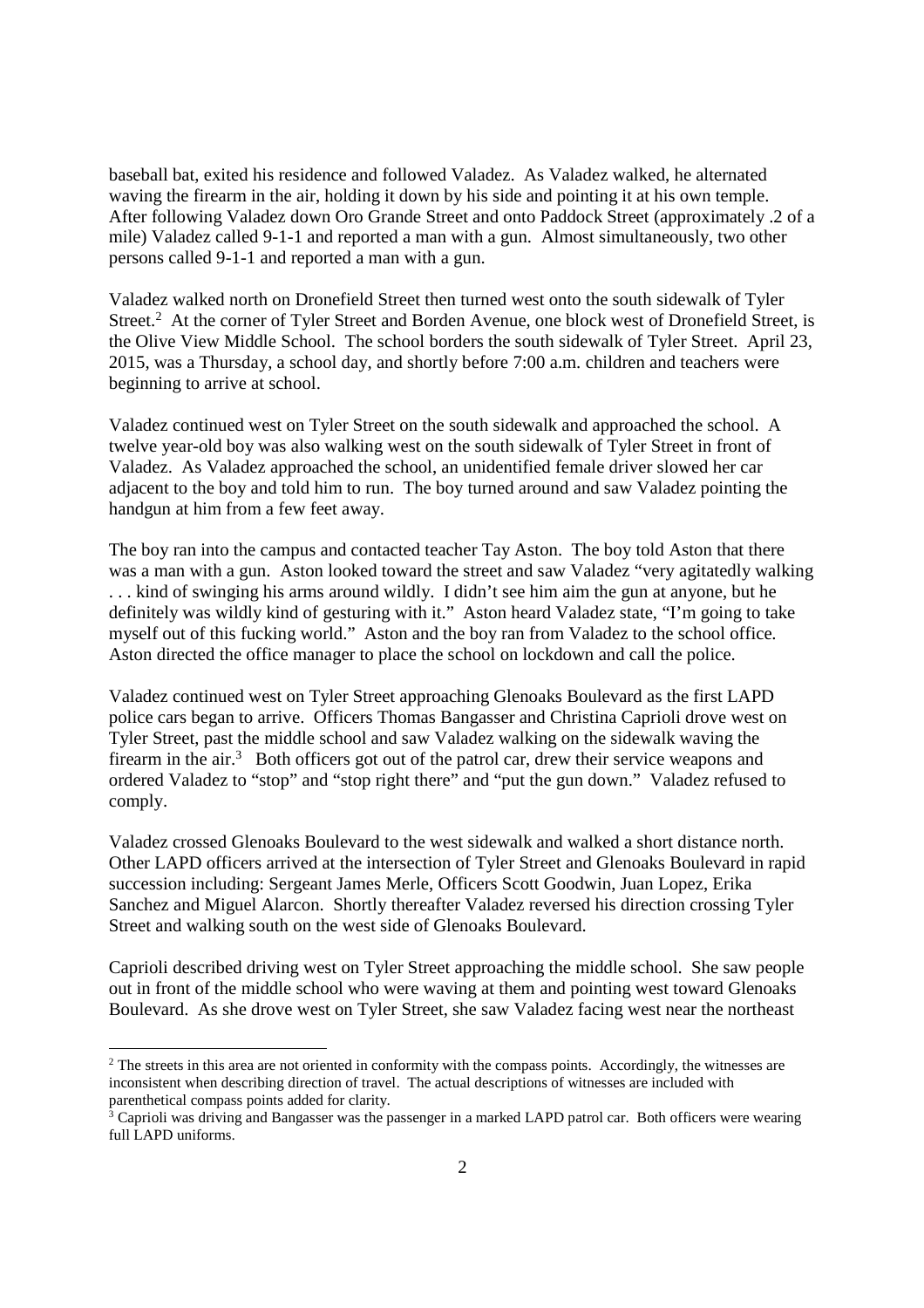corner of Tyler Street and Glenoaks Boulevard. She stopped the police car just east of Valadez and she and Bangasser exited the police car. She saw Valadez holding what appeared to be a semiautomatic firearm in his right hand. Valadez walked west across Glenoaks Boulevard waving the gun and intermittently pointing it at the right side of his head. Caprioli stated that Valadez appeared very agitated and upset. Both she and Bangasser ordered Valadez to drop the gun but he did not comply or respond. As Valadez was crossing the street, she heard Bangasser say that the gun might be fake.

Caprioli believed that Sergeant Merle, as well as Officers Goodwin and Lopez, also arrived at the intersection of Tyler Street and Glenoaks Boulevard at about the time Valadez began to walk north on Glenoaks Boulevard. At that point Sergeant Merle "chirped" the police siren in his car.<sup>4</sup> Valadez turned to face the officers and continued waving the firearm. Caprioli saw vehicles pass between the position of the officers and Valadez along Glenoaks Boulevard. She did not see Valadez point the gun at any of the officers or vehicles that were driving on Glenoaks Boulevard, but believed that the flow of traffic between Valadez and the officers was a potential danger should deadly force become necessary.

Valadez appeared to be talking to himself and extremely agitated, although Caprioli could not understand what he was saying. Valadez then crossed Tyler Street and walked south on Glenoaks Boulevard. At that point, Caprioli and Bangasser reentered their police vehicle and repositioned it to face south on Glenoaks Boulevard. They drove some distance south on Glenoaks Boulevard following Valadez and stopped. As Caprioli exited her vehicle, she heard a shot and saw Valadez fall to the ground. She did not see who fired. As Valadez lay on the ground the firearm was near his body. Her partner approached Valadez and kicked the firearm away from Valadez and handcuffed him. Once Valadez was handcuffed, she heard an officer radio for an ambulance.

Bangasser described driving south (west) on Tyler Street past the middle school where people out front waved and pointed south (west) on Tyler Street.<sup>5</sup> He and Caprioli drove towards Glenoaks Boulevard where he first spotted Valadez near the northwest corner of Glenoaks Boulevard and Tyler Street. Valadez had a gun in his right hand and was waving it around. Bangasser radioed the location of Valadez. Valadez crossed Glenoaks Boulevard and began walking north on the west side of Glenoaks Boulevard. Bangasser and Caprioli exited the police car and ordered Valadez to "put the gun down" and "stop right there." Valadez did not comply.

Valadez reversed his direction and began to walk south on Glenoaks Boulevard. Valadez pointed the firearm at his head and pulled the trigger, with no apparent results. Bangasser heard a clicking sound from the firearm and formed the opinion that the firearm might be a "fake" gun. He stated, "I think it's a fake gun." Bangasser did not broadcast his observation and opinion over the police radio nor did he remember if he yelled out his opinion.<sup>6</sup>

<sup>&</sup>lt;sup>4</sup> "Chirping" a police siren is vernacular for causing a short blast from the siren.

<sup>5</sup> See, footnote 2 regarding orientation of streets and compass points.

<sup>6</sup> Because of the fluidity of the situation, it is unclear precisely how many other officers had arrived on the scene at the time that Bangasser made this statement. Bangasser remembered that, in addition to his partner, Officers Alarcon, Sanchez, Goodwin and Lopez were present when he made the statement. He does not remember if Officer Walunga was present. Based on the fact that Walunga and her partner Hernandez arrived at the incident from a different direction and were separated both in time and space from the other officers, it appears that Walunga and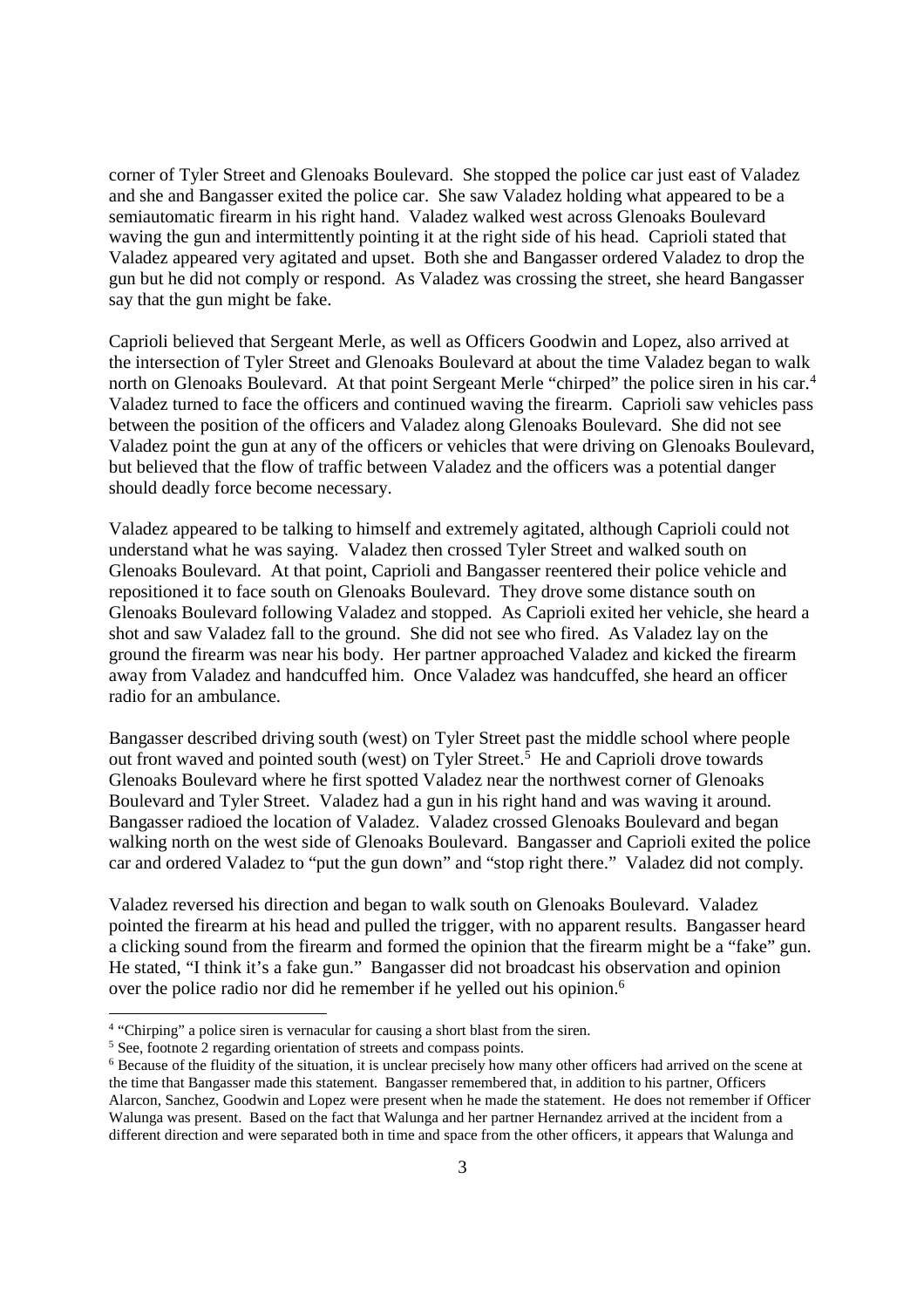After Valadez was shot and fell to the ground, the firearm was laying approximately three feet from him. Bangasser approached Valadez and kicked the gun away from Valadez. Bangasser then handcuffed Valadez. Prior to the shooting, Bangasser never saw Valadez point the gun at any of the assembled police officers.

Sergeant Merle described that he drove south (west) on Tyler Street and stopped near the intersection of Glenoaks Boulevard and Tyler Street, where he first saw Valadez on the west side of Glenoaks Boulevard just north of Tyler Street.<sup>7</sup> Valadez had a firearm in his hand. Merle heard another police officer order Valadez to drop the weapon, whereupon Valadez pointed the gun at his own head. Fearing that Valadez would shoot him or the other officers present, Merle drew his service weapon. Merle heard other officers continue to give commands to Valadez. Valadez did not comply with the orders and turned around and walked south on Glenoaks Boulevard, crossing Tyler Street.

As Valadez walked south on Glenoaks Boulevard, he repeatedly pointed the gun at his own head and then lowered it. The police car that was north of Merle turned around and drove south on Glenoaks Boulevard following Valadez. Merle reentered his patrol car and also turned south onto Glenoaks Boulevard. Valadez walked some distance south on Glenoaks Boulevard then stopped and turned to face east. Merle drove his car to the west curb of Glenoaks Boulevard and stopped approximately 25-30 north of Valadez. As he exited his police car, he heard a gunshot and saw Valadez fall to the ground. He did not see who fired. He and the other officers then approached Valadez and handcuffed him. Merle then radioed for an ambulance.

Officer Sanchez described driving south (west) of Tyler Street toward Glenoaks Boulevard with her partner Officer Alarcon.<sup>8</sup> When they arrived at the intersection of Glenoaks Boulevard and Tyler Street, she saw Valadez near the southwest corner of the intersection walking south on Glenoaks Boulevard. According to Sanchez, Valadez was holding a firearm in his left hand.<sup>9</sup> She described him as alternating between pointing the firearm at his head, waving the firearm around and pointing the firearm at her and the assembled officers.<sup>10</sup> She ordered Valadez to "drop the gun" one time. She also heard other officers giving him commands. Valadez did not comply.

Valadez continued to walk south on Glenoaks Boulevard. At that point, she and her partner reentered their patrol car to reposition it. They drove south on Glenoaks Boulevard, stopped and got out of the patrol car. Within seconds of exiting her patrol car, she heard a single gunshot and saw Valadez fall to the ground. Sanchez stated she was looking at Valadez when she heard the gunshot, but does not remember what he was doing with his hands at that moment.

Hernandez were not present when Bangasser made this statement. Aside from Caprioli, no other officer stated that they heard Bangasser's statement.

<sup>&</sup>lt;sup>7</sup> Merle was alone driving a marked police vehicle and dressed in full police uniform.

<sup>&</sup>lt;sup>8</sup> Alarcon was driving and Sanchez was the passenger officer in a marked police SUV. Both officers were dressed in full police uniform.

 $9 \text{ Sanehez}$  was the only officer who stated that Valadez was holding the firearm in his left hand.

<sup>,</sup> Sanchez is the only officer who stated that she saw Valadez point the firearm at any of the assembled officers.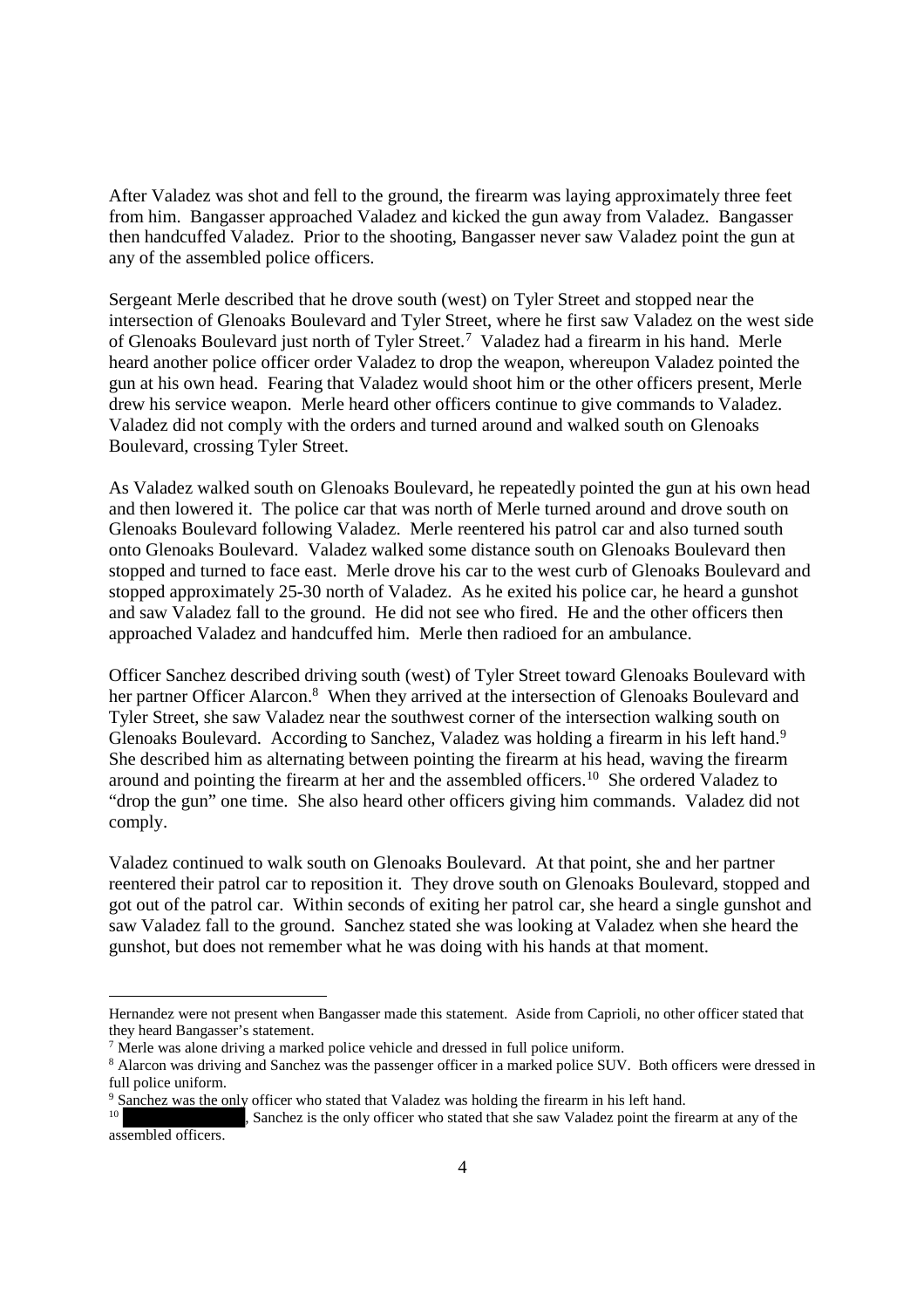Officer Alarcon described driving south (west) on Tyler Street towards Glenoaks Boulevard. He stopped the police vehicle just east of the intersection of Glenoaks Boulevard and Tyler Street. Valadez was walking south on Glenoaks Boulevard with what appeared to be a semiautomatic firearm in his hand.<sup>11</sup> Alarcon described Valadez as alternating between pointing the gun in the air, at his own head and holding it down towards the ground. Alarcon stated that he never saw Valadez point the firearm at any of the assembled officers.

As Valadez continued south on Glenoaks Boulevard, Alarcon and Sanchez reentered their police vehicle and Alarcon drove south on Glenoaks Boulevard. Alarcon stopped the vehicle and exited. He drew his service weapon and pointed it at Valadez. He ordered Valadez to "drop the gun." He also heard other officers giving commands to Valadez. Valadez did not comply. Valadez was facing south and continually moving the firearm; pointing it up in the air, back down to the ground and to his head. After a few seconds he heard a gunshot and saw Valadez fall to the ground.

Officer Hernandez was partnered with Officer Quincy Walunga.<sup>12</sup> Hernandez and Walunga responded to a call of a man with a gun. They drove north on Glenoaks Boulevard toward Tyler Street. Hernandez saw Valadez walking south on the west side of Glenoaks Boulevard. Walunga stopped the car approximately 50 feet south of Valadez in the northbound lanes of Glenoaks Boulevard. The front of the vehicle was angled toward Valadez. Hernandez and Walunga both exited the police car.

Hernandez positioned himself behind his open car door and drew his service weapon. He saw that Valadez held a semiautomatic firearm in his right hand and was walking south. Hernandez pointed his service weapon at Valadez and ordered him to "drop the gun." He also heard Walunga giving Valadez commands. Valadez did not comply and continued to walk south with the firearm in his right hand.

Hernandez saw Valadez point the gun at his own head and then lower the firearm so that it was pointing toward the ground as he continued to walk south. As Valadez continued south, his change of position affected Hernandez's line of fire so that his line of fire was now across the plane of the police car. In order to cure this tactical difficulty, Hernandez backed south and turned toward the trunk of the police car. As he turned, he heard a single gunshot. When he looked back at Valadez, he saw him fall to the ground. Just before he turned away from Valadez, Hernandez saw that Valadez was lowering the gun from pointing at his head. Hernandez never saw Valadez point the gun at any of the police officers on the scene.

#### **Compelled Statement of Quincy Walunga:**



<sup>12</sup> Walunga was driving a marked patrol car and Hernandez was the passenger. Both officers were wearing full police uniforms.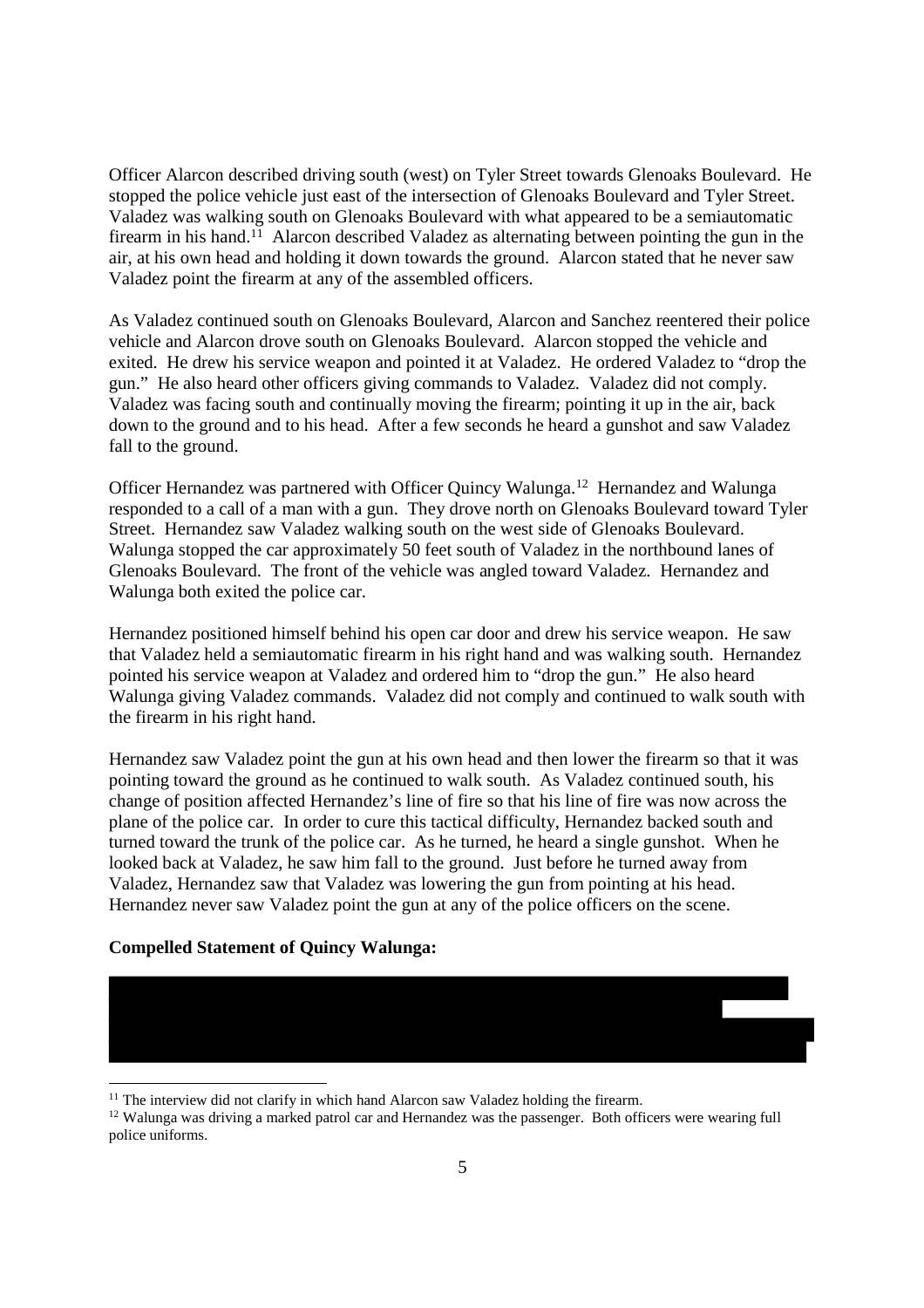

#### **Statement of Eduardo Gonzalez:**

At approximately 6:50 a.m., Eduardo Gonzalez was dropping off his son at Olive View Middle School on Tyler Street, when he saw Valadez approaching the school on the south sidewalk of Tyler Street waving a firearm. Gonzalez heard Valadez state, "fuck the world" and "I'm going to get the school." Valadez was switching the gun from hand to hand but "for the most part it was on [sic] the right hand." Gonzalez stated that the firearm "looked like a Glock to me." Gonzalez attempted to retrieve his son, but his son had already entered the school. He stopped his car and ran to the school and told workers to lock the door because a man with a gun was out front. About the time Gonzalez recovered his son, he saw three LAPD cars pass in front of the school traveling west on Tyler Street. Gonzalez then advised his son to go back inside the school, and drove west on Tyler Street trailing the police officers.

He saw the police cars stop at the intersection of Glenoaks Boulevard and Tyler Street and saw the officers exit their cars. Gonzalez stopped his car approximately one car length behind the police cars. Gonzalez heard the officers telling Valadez to "drop the gun . . . don't do this . . . you don't have to do this . . .let's talk . . . [and] please drop the gun." Instead of complying, Valadez "started waving it at them, pointed it at his head, waving it back at them." Over the course of time that the officers were ordering Valadez to drop the firearm, Gonzalez saw Valadez point the gun in the direction of the officers four or five times. Gonzalez stated that the officers "gave the guy every opportunity to drop the gun." Gonzalez stated that the officers, "were basically begging him to drop the gun."

Gonzalez saw Valadez begin to walk north on Glenoaks Boulevard and then reverse his course and walk south. As Valadez walked south on Glenoaks Boulevard, Gonzalez's view became obstructed by the police cars Gonzalez heard a gunshot, saw the officers approach Valadez, and then saw Valadez on the ground. He did not know if a police officer shot Valadez or if Valadez had shot himself.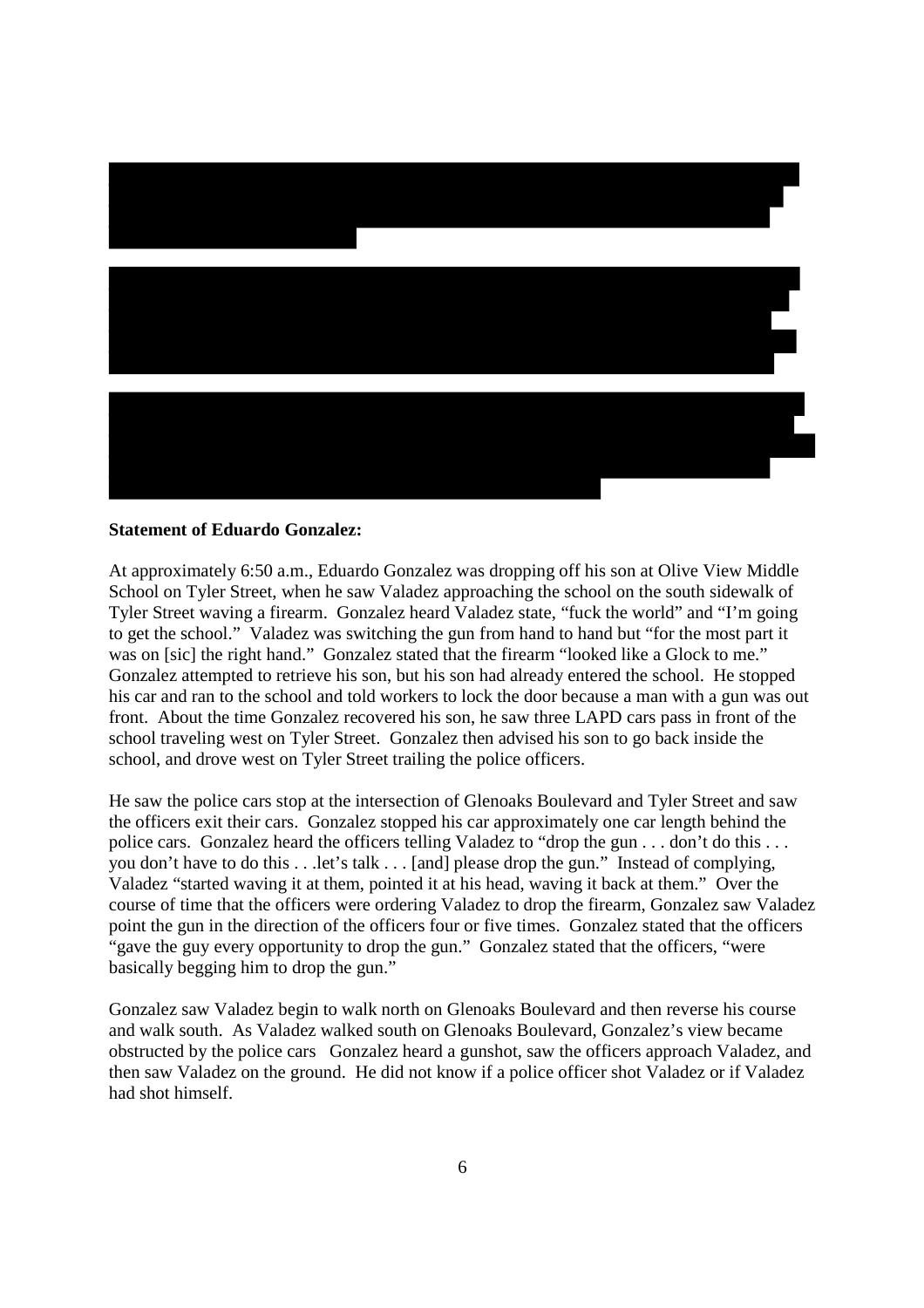After Valadez was shot an ambulance was summoned.<sup>13</sup> He was treated briefly at the scene and transported to Holy Cross Hospital where he was pronounced dead.<sup>14</sup>

An autopsy was performed by Doctor David Whiteman on April 26, 2015. The cause of death was a single gunshot wound which entered the front left of Valadez's chest. The path of the bullet was front to back and left to right.

Valadez had five documented contacts with LAPD's Mental Evaluation Unit. During two of those contacts, Valadez attempted to commit suicide. According to Valadez's mother, he was diagnosed with schizophrenia and bi-polar disorder at the age of 19.

A chemical analysis of Valadez's blood disclosed the presence of amphetamine, methamphetamine and marijuana.

The weapon that Valadez used during this incident was a Crossman Model Air Mag C11 pellet gun. The underlying color of the weapon was gold, however it was completely wrapped with black electrical tape.<sup>15</sup> The weapon's size, shape and configuration strongly resembled a semiautomatic firearm.

Office Walunga was armed with a Beretta Model 92 FS 9mm semiautomatic pistol. One expended 9mm shell casing was recovered at the scene and one projectile was recovered during Valadez's autopsy.<sup>16</sup>

### **LEGAL ANALYSIS**

California law permits the use of deadly force in self-defense or in the defense of another if it reasonably appears that the person claiming the right of self-defense actually and reasonably believed that he was in imminent danger of great bodily injury or death. People v. Randle (2005) 35 Cal.4th 987, 994; People v. Mercer (1962) 210 Cal.App.2d 153, 161.

In protecting himself or another, a person may use that amount of force which he believes reasonably necessary and which would appear to a reasonable person, in the same or similar circumstances, to be necessary to prevent imminent injury. CALCRIM No. 3470.

Actual danger is not necessary to justify the use of deadly force in self-defense. If one is confronted by the appearance of danger which one believes, and a reasonable person in the same position would believe, would result in death or great bodily injury, one may act upon those circumstances. The right of self-defense is the same whether the danger is real or apparent. People v. Toledo (1948) 85 Cal.App.2d 577; People v. Agnello, (1968) 259 Cal.App.2d 785; CALCRIM Nos. 505, 3470.

<sup>&</sup>lt;sup>13</sup> Radio logs indicate that a shots fired broadcast was made at 07:00:44 and an ambulance was summoned at 07:00:54, ten seconds later.

<sup>14</sup> Valadez was pronounced dead at 07:25 a.m.

<sup>&</sup>lt;sup>15</sup> The black electrical tape also covered the orange slide end cap.

<sup>&</sup>lt;sup>16</sup> These facts indicate that Walunga fired one time at Valadez.